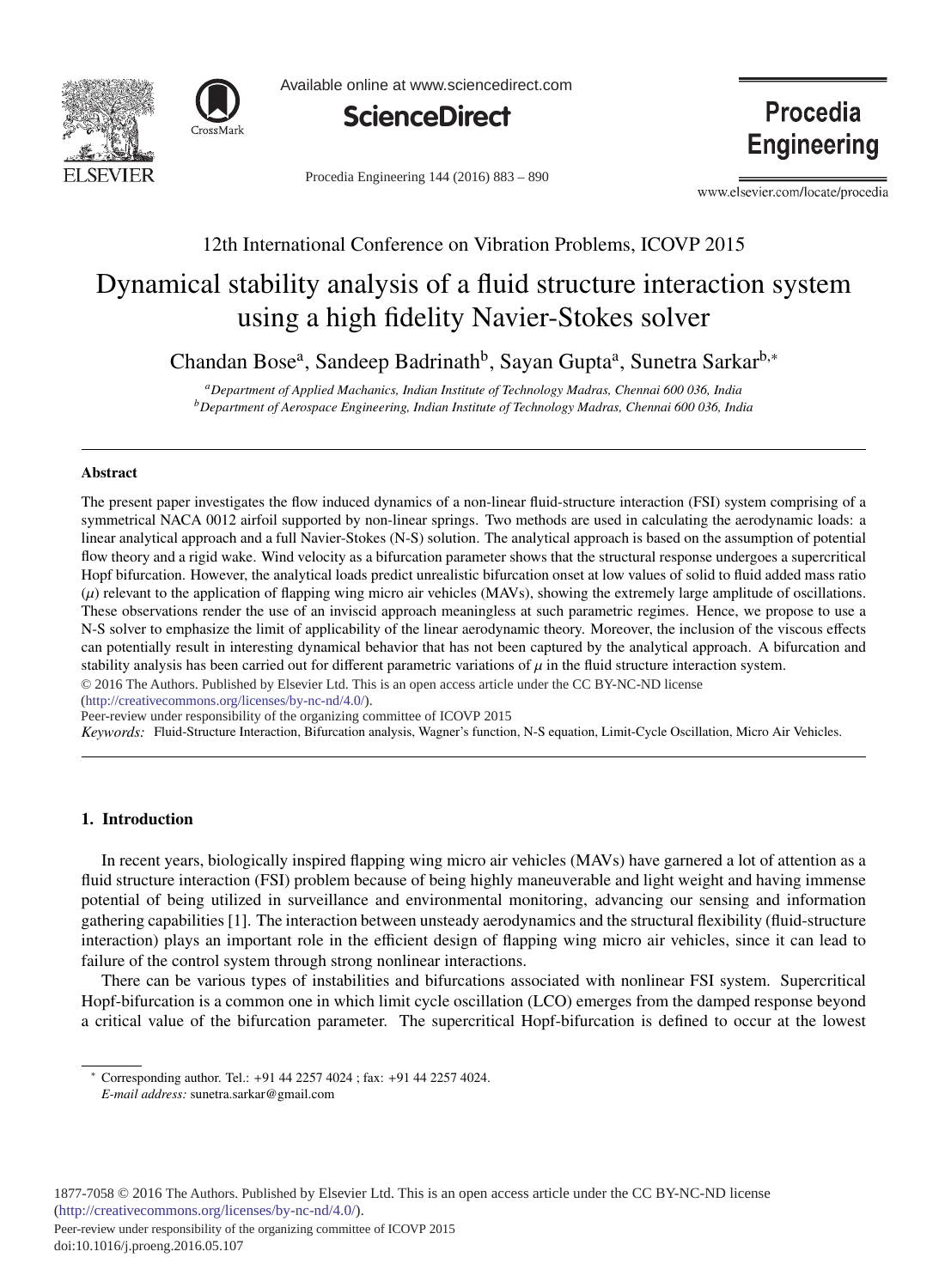wind speed at which a given structure exhibits sustained LCO. Though the area of nonlinear aeroelastic instability analysis for large structures like wind turbine blades, bridges etc are quite well-investigated, similar studies for very tiny structured, lightweight MAVs are few. For these low Reynolds number flyers, the amplitude and frequency parameters are optimally utilized to augment the aerodynamic loads. Since the kinematics of flapping performed by the MAVs result in highly coupled nonlinearities, the design of high performance and robust MAVs can be directly benefitted from our understanding of the complex flow patterns in the kinematic parametric range where this kind of instability occurs.

Lee *et al.* [2] investigated linear and nonlinear aeroelastic models with common nonlinearities like cubic stiffness, free-play and hysteresis using the analytical approach with Wagner's function being used for load calculation. The advantage of such an analytical model is that it is computationally less expensive compared to a full N-S solution. However, the analytical model carries assumptions on the shape of the body, shedding of vortices form a rigid wake, inviscid, incompressible flow conditions and infinitesimal deflection of the airfoil from its mean position. Hence, it is important to know the applicability of these assumptions in a given parameter range. Chae *et al.* [3] recently showed that the linear potential theory is severely unconservative for predicting the onset of bifurcation in the case of a light foil in high-density fluid, since the fluid inertia forces are empirically approximated in the analytical theory to estimate aerodynamic load and moment. This shows the need for calculating the aerodynamic loads using a high fidelity Navier-Stokes solver at these parameter ranges. This has relevance to the design of modern day MAVs as they are extremely lightweight structures rapidly moving in a fluid, thereby generating a significant fluid inertial effect. Hence, the mass ratio for MAVs falls into the regime where the linear potential theory fails to predict the bifurcation onset correctly.

The area of computational aeroelasticity of flapping wings is not thoroughly explored yet. The coupling of aerodynamics, structural dynamics and flight dynamics is the critical component of MAV flight due to their small size and flight regime [4]. A nice review on the state of the art of computational aeroelasticity studies can be found in [5]. Full three dimensional and quasi three dimensional studies have been reported in [6,7]. In this paper, we have solved the incompressible flow field by a viscous N-S solver and coupled the aerodynamic loads with a nonlinear structural solver using fourth order Runge-Kutta scheme following a partitioned approach [8] to study the supercritical Hopfbifurcation points of structural responses for a low range of solid to fluid added mass ratios  $(\mu)$  as applicable to the natural flappers or MAVs.

The present paper is organized as follows: Section 2 provides the governing equations and boundary conditions along with the numerical solver details. The validation of the flow solver and the grid independence study is also presented in this section. The variation of the bifurcation point with mass ratio and the bifurcation diagrams along with the time histories and phase portraits corresponding to pre-bifurcation, at bifurcation and post-bifurcation cases have been discussed in section 3. This is followed by the description of the corresponding flow fields. The paper ends with the concluding remarks presented in section 4.

#### 2. Numerical Implementation

There are different time marching algorithms to handle coupled FSI problems. Broadly they can be considered as i) monolithic coupling and ii) partitioned approach of coupling [9]. In the monolithic approach, the equations governing the fluid and structure are solved simultaneously at every time step, using a global discretization process that encompasses both the fluid and the solid media. This is in contrast to the partitioned approach, where two separate solvers for fluid and structure are used jointly by exchanging information from one time step to another in an alternating fashion explicitly [10]. In this present study, the partitioned approach based weak coupling method has been implemented for the numerical simulation of the FSI problem.

#### *2.1. Flow solver*

The flow is governed by the incompressible Navier-Stokes (N-S) equation. The FSI problem requires a solution over a time varying computational domain. In the present study, we use the arbitrary Lagrangian Eulerian (ALE) formulation [11] for solving the N-S equation on a moving grid. The N-S equation is cast into ALE form as,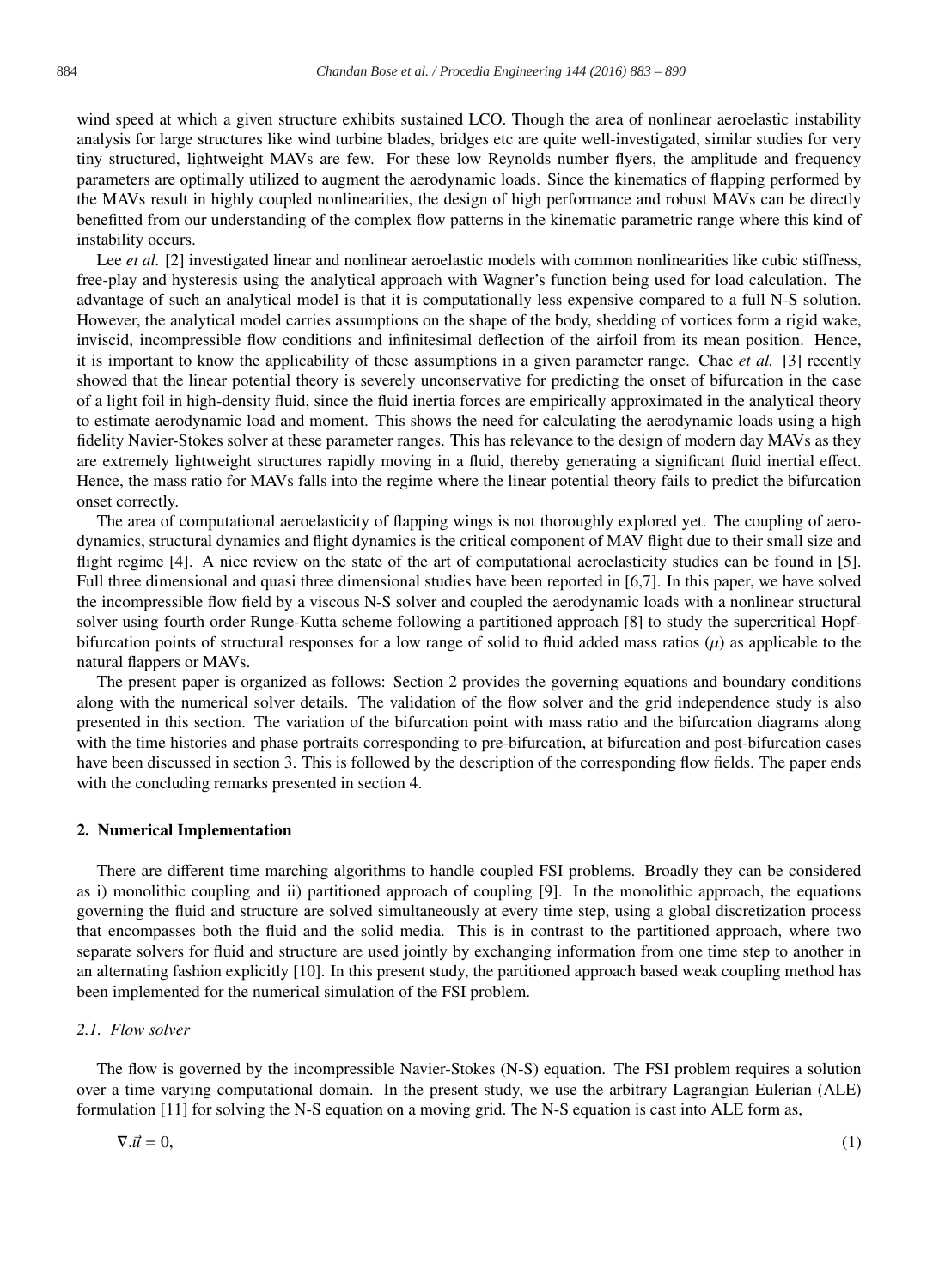$$
\frac{\partial \vec{u}}{\partial t} + [(\vec{u} - \vec{u}^m) \cdot \nabla] \vec{u} = -\nabla p/\rho + \nu \nabla^2 \vec{u}.
$$
\n(2)

Here,  $\vec{u}$  is the velocity of the flow,  $\vec{u}^m$  is the grid point velocity, p is the pressure, v is the kinematic viscosity and  $\rho$  is the fluid density. An additional constraint arising from the ALE approach is that the mesh motion satisfy the geometric conservation law [12] given by Eq. (3). The geometric conservation law ensures that the change in cell volume after each time step is equal to the cell volume  $(\forall)$  swept by the cell boundary and can be expressed as,

$$
\frac{\partial \mathsf{Y}}{\partial t} + \nabla \mathsf{.} u^m = 0. \tag{3}
$$

A mesh motion algorithm is required for the ALE method to compute the positions of the internal grid points based on the boundary movement at each time step. Different mesh motion strategies have been used earlier, which can be applied on both structured and unstructured grids. However, an important aspect of any mesh motion algorithm is to preserve the mesh quality with good computational efficiency. In the present study, Radial Basis Function (RBF) interpolation is used to find the displacements of the internal grid points for a given boundary displacement [13]. RBF interpolation provides superior mesh quality near the moving body even for large displacements and rotations compared to other mesh motion solver.

The simulations are performed in OpenFOAM [14], an open source finite-volume based CFD solver. The spatial and temporal discretizations are carried out using second order accurate schemes. A variable time stepping is used corresponding to a maximal Courant number for an efficient solution. The pressure-velocity coupling is achieved through Pressure implicit with splitting of operator (PISO) algorithm. The algorithms used here for solving the pressure, velocity and mesh motion have been discussed in detail by Bos [15].

#### *2.2. Structural solver*

The structural part is comprised of an airfoil (semi chord length of 'b') with pitch-plunge degrees of freedom as shown in Fig. 1. The airfoil is restrained by non-linear springs and the elastic axis passes through the quarter chord position. The direction of positive lift and moment is indicated in the figure.



Fig. 1. Schematic of a symmetric airfoil in pitch and plunge degrees of freedom

The equations of motion are given by [2],

$$
m\ddot{h} + S\ddot{\alpha} + C_h\dot{h} + K_h(h) = L(t) \text{ where } k_h(h) = K_{h1}h + K_{h2}h^3,
$$
\n(4)

$$
S\ddot{h} + I\ddot{\alpha} + C_{\alpha}\dot{h} + k_{\alpha}(\alpha) = M(t) \text{ where } k_{\alpha}(\alpha) = K_{\alpha 1}\alpha + K_{\alpha 2}\alpha^{3}.
$$
 (5)

In the above equation, *m* is the mass of the airfoil, *S* is the first moment of inertia, *I* is the second moment of inertia;  $K_{h1}$ ,  $K_{h2}$ ,  $K_{\alpha1}$  and  $K_{\alpha2}$  are the spring stiffness coefficients;  $C_h$  and  $C_\alpha$  are the damping coefficients;  $L(t)$  is the unsteady lift and *M*(*t*) is the moment about the quarter chord.

The expressions for inertia and stiffness parameters are given by Lee *et al.*[2],

$$
S = mx_{\alpha}b; I = mr_{\alpha}^{2}b^{2}; K_{h1}^{2} = m\omega_{h}^{2}; K_{\alpha 1}^{2} = I\omega_{\alpha}^{2}; K_{h2} = \beta_{h}K_{h1}; K_{\alpha 2} = \beta_{\alpha}K_{\alpha 1}.
$$
 (6)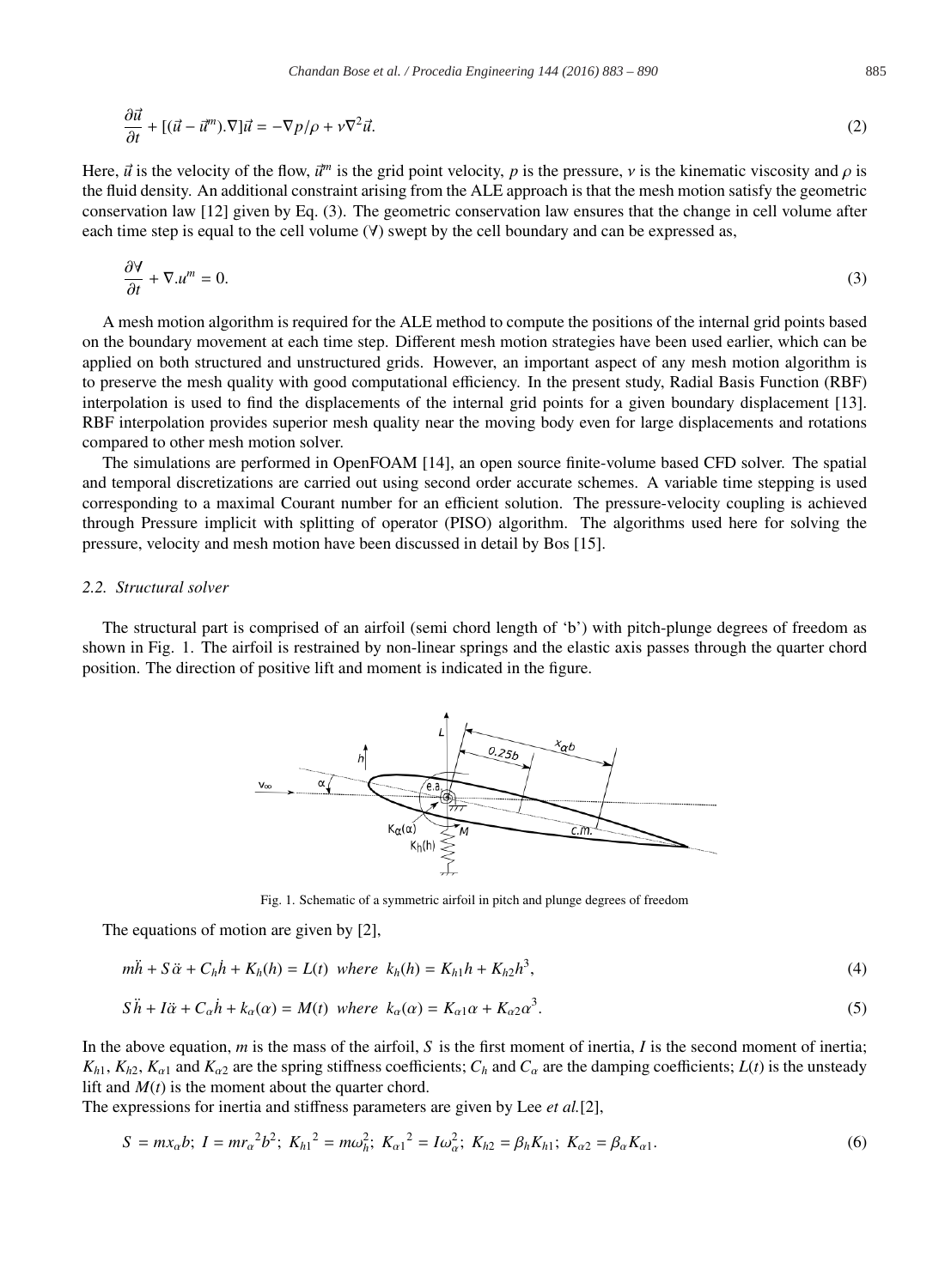Here, *b* is the semi-chord,  $r_a b$  is the radius of gyration,  $x_a b$  is the distance between the center of mass and elastic center;  $\omega_h$  and  $\omega_\alpha$  are the uncoupled natural frequencies of pitch and plunge respectively;  $\beta_h$  and  $\beta_\alpha$  determine the extent of non-linearity in the spring stiffness.

Following Lee et al. [2], we define the following non-dimensional variables,

$$
U^* = \frac{\nu_{\infty}}{b\omega_{\alpha}}; \ \tau = \frac{\nu_{\infty}t}{b}; \ \bar{\omega} = \frac{\omega_h}{\omega_{\alpha}}; \ \mu = \frac{m}{\pi\rho b^2}.
$$

Here,  $U^*$  and  $\tau$  correspond to the non-dimensional velocity and time,  $\bar{\omega}$  and  $\mu$  are referred as the frequency ratio and mass ratio respectively. The structural response (Eq. 4-5) has been solved using a fourth-order Runge-Kutta method. The time step for integration is equal to that of the flow solver. The flow solver has a more stringent requirement on the time step, thus assuring convergence for the structural equation.

# *2.3. Coupling between flow solver and structural solver*

In the present partitioned based FSI scheme, each physical region (the fluid and the solid) is treated with its own numerical solver. The interaction between these regions is manifested through the boundary conditions of their corresponding solver. This strategy has proved to be reliable in classical aeroelastic problems [8]. Hence, it is used in the present investigation. The coupling scheme is explained in the flowchart below:



#### *2.4. Computational domain and grid independence tests*

A rectangular computational domain shown in Fig. 2 (a) was used for the analysis. The figure also shows the boundaries and dimensions of the computational domain. Standard boundary conditions are applied: a zero pressure gradient condition and a constant free-stream at the inlet, a zero velocity gradient and atmospheric pressure condition at the outlet and no slip and zero normal pressure gradient condition on the walls and the airfoil surface. The computational domain is discretized using a combination of structured and unstructured grids. A structured mesh was used around the airfoil in the near-field and an unstructured mesh was used for the far-field as shown in Fig. 2 (b).



Fig. 2. (a) Computational domain for the analysis (not to scale), (b) A close-up view of the computational grid around the airfoil

The mesh used for the analysis was chosen after a grid independence test. The test was performed by comparing the aerodynamic load  $(C_l)$  using grids of different resolutions. The grid resolution was increased by increasing the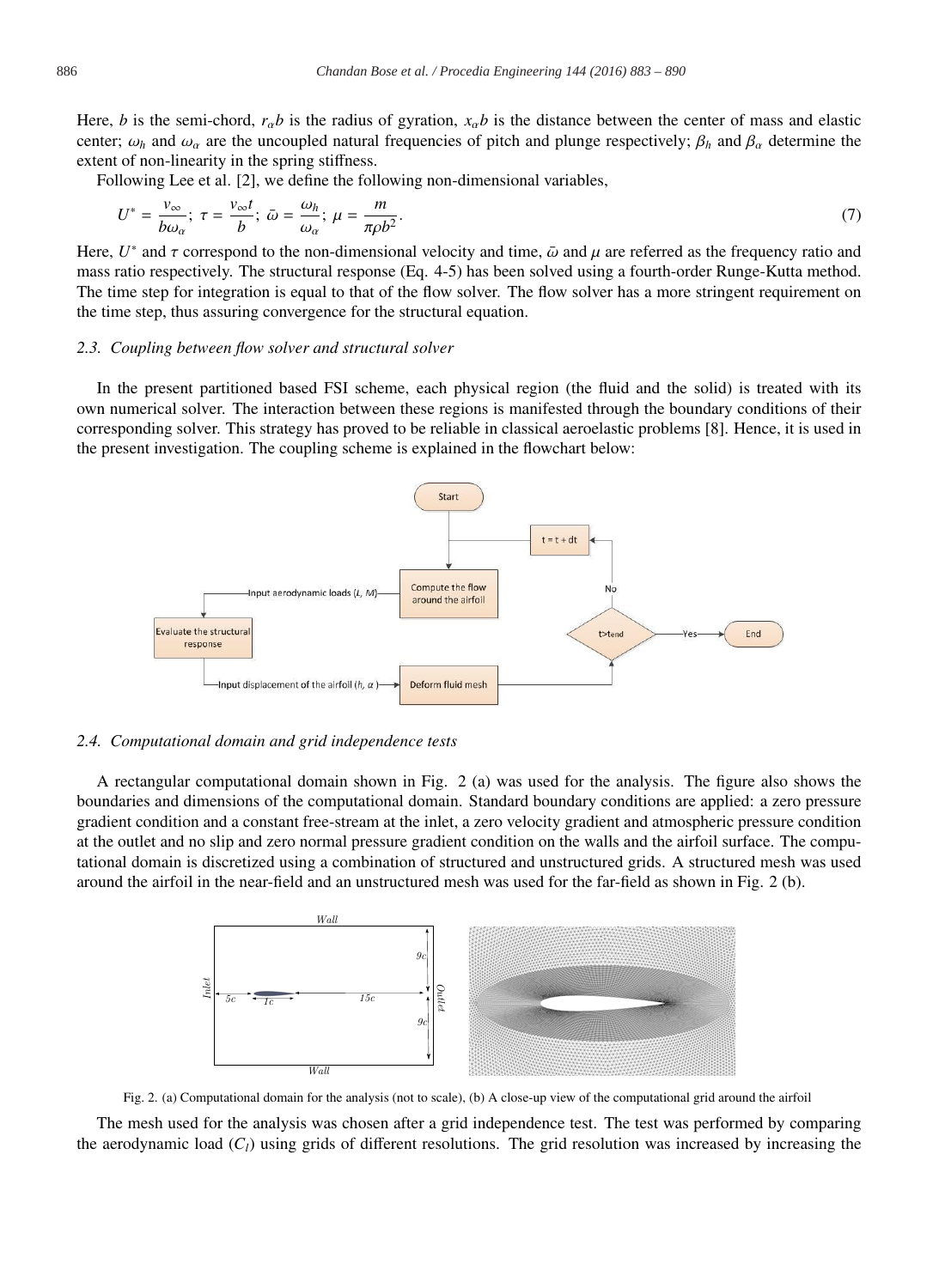number of grid points on the airfoil. We present the grid convergence at a high non-dimensional plunge velocity (*kh*) for a pure plunging case, where *k* is the reduced frequency and *h* is the nondimensional plunge amplitude. The results of the grid convergence are shown in Fig. 3 (a) for three different grid resolutions. The figure confirms the convergence of the mesh with 200 grid points on the airfoil as the lift coefficient closely matches with the mesh of higher resolution (with 250 points on the airfoil). Hence, the mesh with 200 grid points on the airfoil (containing 82,372 grid points in total) is chosen for further analysis.

#### *2.5. Flow solver validation*

The solver was validated by comparing the aerodynamic loads obtained from the present computation with earlier experiments performed by Cleaver *et al.* [16]. They have performed force measurements for a NACA0012 airfoil with sinusoidal plunge kinematics at various amplitudes and frequencies in a water tunnel at  $Re = 10,000$ . Fig. 3 (b) shows the comparison of the time-averaged drag coefficients at different *k* for  $h = 0.1 \& 0.15$ . The time-averaged drag coefficient for the present computation was calculated by performing simulations for 10 cycles and then calculating the average over the last 4 cycles. This methodology has been adopted since the aerodynamic loads become aperiodic at high values of *kh* [17]. The comparison of the drag coefficient between the experimental results and the present computation shows a good agreement and this confirms the validity of the flow solver.



Fig. 3. (a) The comparison of the lift coefficient for different number of grid points on the airfoil, (b)Comparison of drag coefficient with experimental measurements of Cleaver et al. [15] for a plunging airfoil with kinematic parameters  $k=2$ ,  $h = 0.1$ , 0.15 and  $Re=10,000$ 

#### 3. Results and discussions

#### *3.1. Variation of bifurcation onset with mass ratio*

The structural response undergoes supercritical Hopf bifurcation with the non-dimensional wind velocity as the control parameter. The bifurcation points  $(U_f^*)$ , obtained using the analytical and N-S based flow solvers, are plotted as a function of solid to fluid added mass ratio  $(\mu)$  in Fig. 4. The variation of supercritical Hopf bifurcation point, obtained using analytical flow solver, shows steady decrease till around  $\mu = 4$  and beyond which it shows a sharp increase which is unrealistic and against earlier experimental observations [3]. The bifurcation points  $(U_f^*)$  obtained using N-S based solver closely match the analytical values up to around  $\mu = 10$ . However, below some critical  $\mu$ value, analytical solver predictions are unrealistic as the trend gets reversed. Hence, approximate modeling of the fluid inertia forces in the analytical solver is clearly not suitable when the structural and fluid added mass effects are comparable. On the other hand, the N-S based solver is able to predict realistic onset values at the entire regime.

#### *3.2. Bifurcation diagrams*

Fig. 5 plots the bifurcation diagrams of pitch and plunge responses respectively for  $\mu = 2$  and  $\mu = 5$  for both analytical and N-S based solver. For  $\mu = 5$ , the bifurcation point is predicted by the viscous solver as  $U_f^* = 1.2$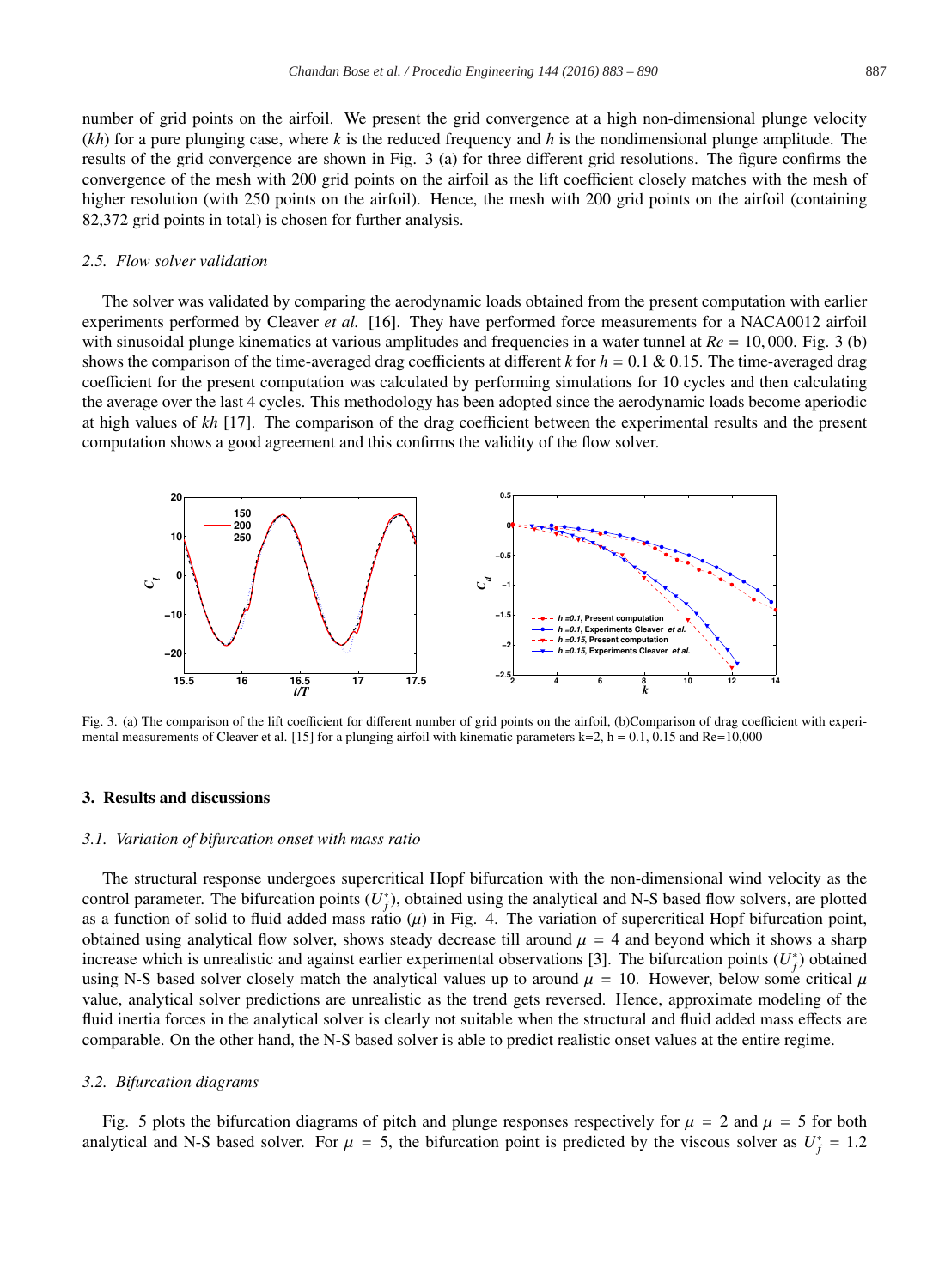



Fig. 4. The comparison of bifurcation point varying with  $\mu$  between analytical and N-S solver results

Fig. 5. Comparison of bifurcation diagram of (a) pitch and (b) plunge corresponding to  $\mu = 2$  and  $\mu = 5$ 

whereas the analytical solver predicts it as  $U_f^* = 1.33$  and for  $\mu = 2$ , it is predicted as  $U_f^* = 1.1$  by the viscous solver and  $U_f^* = 1.85$  by the analytical solver. The comparative study vividly depicts that the analytical solver is unconservative and with decreasing  $\mu$  value, it gives more unrealistic values of the onset of LCO. Hence as  $\mu$  is decreased, the bifurcation point predicted by analytical solver will diverge from that of predicted by the viscous solver and below  $\mu = 2$ , the analytical solver fails to determine the bifurcation point due to numerical limitation whereas the N-S based solver is valid in the entire regime.

## *3.3. Time series, phase portrait and FFT of the structural response at*  $\mu = 2$

Time histories of pitch and plunge responses obtained from both the viscous and analytical solver for  $\mu = 2$  are presented in Fig. 6 & Fig. 7 for non-dimensional wind speed  $U^* = 1$ , 1.1 and 1.2 to understand the nature of the responses for pre-bifurcation, bifurcation and post-bifurcation regimes respectively. It can be observed that the pitch and plunge responses obtained from viscous solver show damped oscillations at *U*<sup>∗</sup> = 1; show sustained oscillation at  $U^* = 1.1$  and 1.2, though the latter case shows higher amplitude. Hence it can be concluded that a super-critical Hopf-bifurcation has taken place at  $U^* = 1.1$  below which zero is a stable fixed point and beyond which the stationary limit cycle is a stable one dimensional attractor of the dynamical system. This can be observed from the corresponding phase portrait of pitch response at pre-bifurcation onset, at bifurcation onset and post-bifurcation onset respectively, shown in Fig. 8 (a)-(c). All the time histories obtained from the analytical solver at  $U^* = 1$ , 1.1 and 1.2 are damped response, since the onset of the bifurcation happens at  $U^* = 1.85$  as per the analytical solver. The existence of a single frequency self sustained LCO is verified by a single peak in the frequency spectra of the structural response as shown in the Fig. 8 (d). The frequency of the LCO is obtained as  $0.7629$  Hz (4.79 rad/sec) which is in between  $\omega_h$  (4 rad/sec) and  $\omega_{\alpha}$  (5 rad/sec).

#### *3.4. Flow fields*

The flow patterns corresponding to pre-bifurcation regime, at bifurcation point and post-bifurcation regime are presented in terms of vorticity contours in Fig. 9 at various time instances for  $\mu = 2$ . It can br clearly observed in the vorticity pattern that prior to the onset of limit cycle oscillation, the damped response subsequently leads to a Von Karman vortex street beyond transience which corresponds to the natural shedding past the fixed airfoil. However,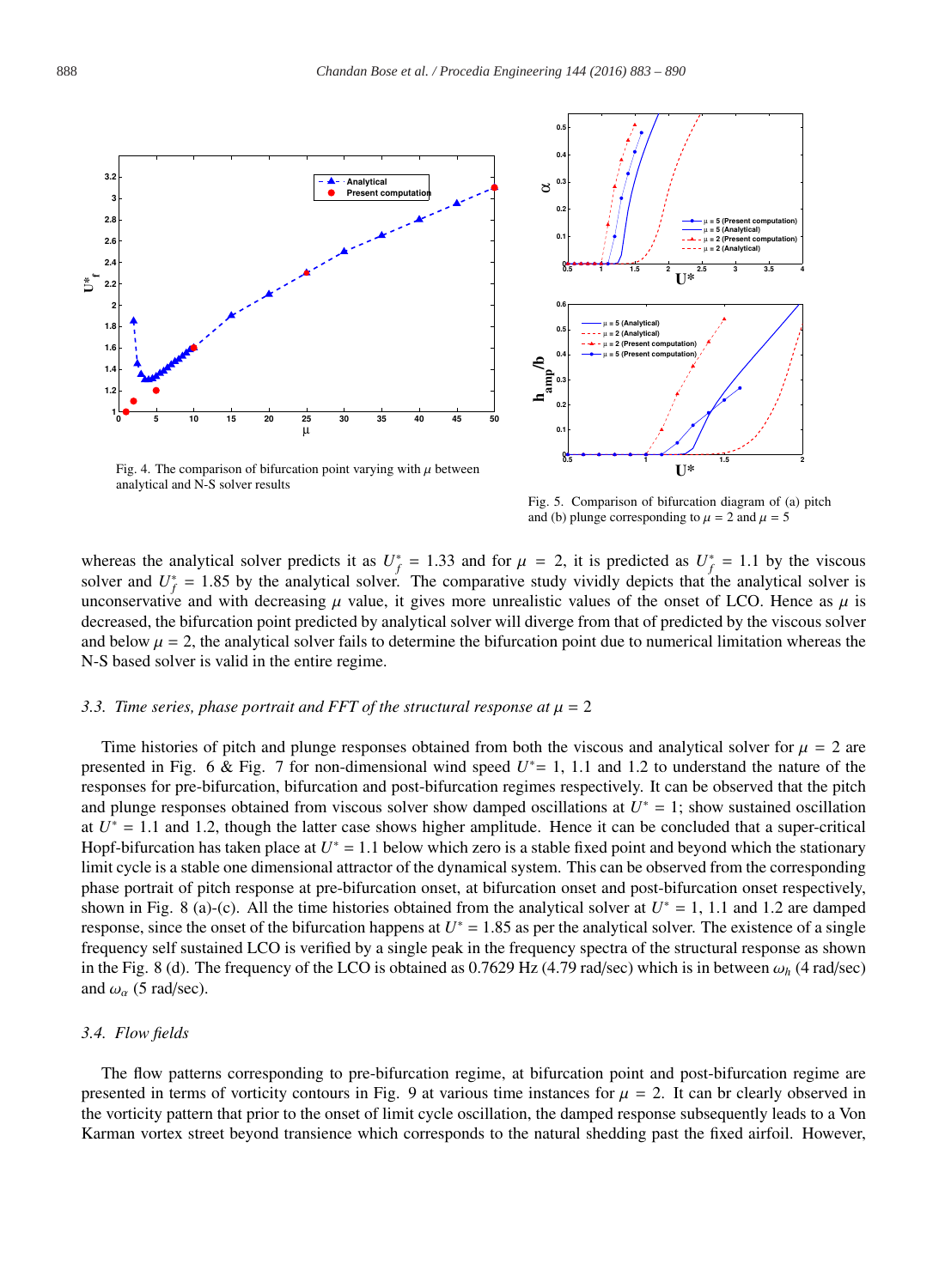



Fig. 8. Phase portrait of pitch (present computation) for (a)  $U^* = 1$ , (b)  $U^* = 1$ , (c)  $U^* = 1.2$  and (d) FFT of the pitch response at  $U^* = 1.1$ 

trailing-edge vorticity contours past the airfoil oscillating in stable limit cycle beyond the bifurcation point, sustains the same pattern in downstream. Clearly there are two time scales involved in the trailing edge flow pattern. The large time scale denotes the time period corresponding to LCO of the structural response and the smaller time scale relates to the time period of the natural shedding past an airfoil. In the post-bifurcation regime, the amplitude of the larger timescale of trailing edge wake pattern increases which relates to the higher amplitude LCO as shown in the figure.

# 4. Conclusion

In the present work, a nonlinear FSI model has been developed using a high-fidelity N-S solver. The dynamical behavior in terms of the Hopf-bifurcation point is compared with an inviscid analytical solver. It has been shown that at low values of solid to fluid added mass ratios  $(\mu)$ , likely to be encountered by light weight MAVs, the analytical solver fails to predict realistic solutions, highlighting the need of a full viscous model. The N-S model is able to provide realistic bifurcation points at the mentioned parameter range. It also presents interesting flow-field patterns. For the future work, the authors are working on developing a full fidelity structural solver to integrate with the N-S solver for implementing in more generic FSI applications.

#### References

- [1] W. Shyy, H. Aono, S. K. Chimakurthi, P. Trizila, C.-K. Kang, C. E. Cesnik, H. Liu, Recent progress in flapping wing aerodynamics and aeroelasticity, Progress in Aerospace Sciences 46 (2010) 284–327.
- [2] B. Lee, S. Price, Y. Wong, Nonlinear aeroelastic analysis of airfoils: bifurcation and chaos, Progress in aerospace sciences 35 (1999) 205–334.